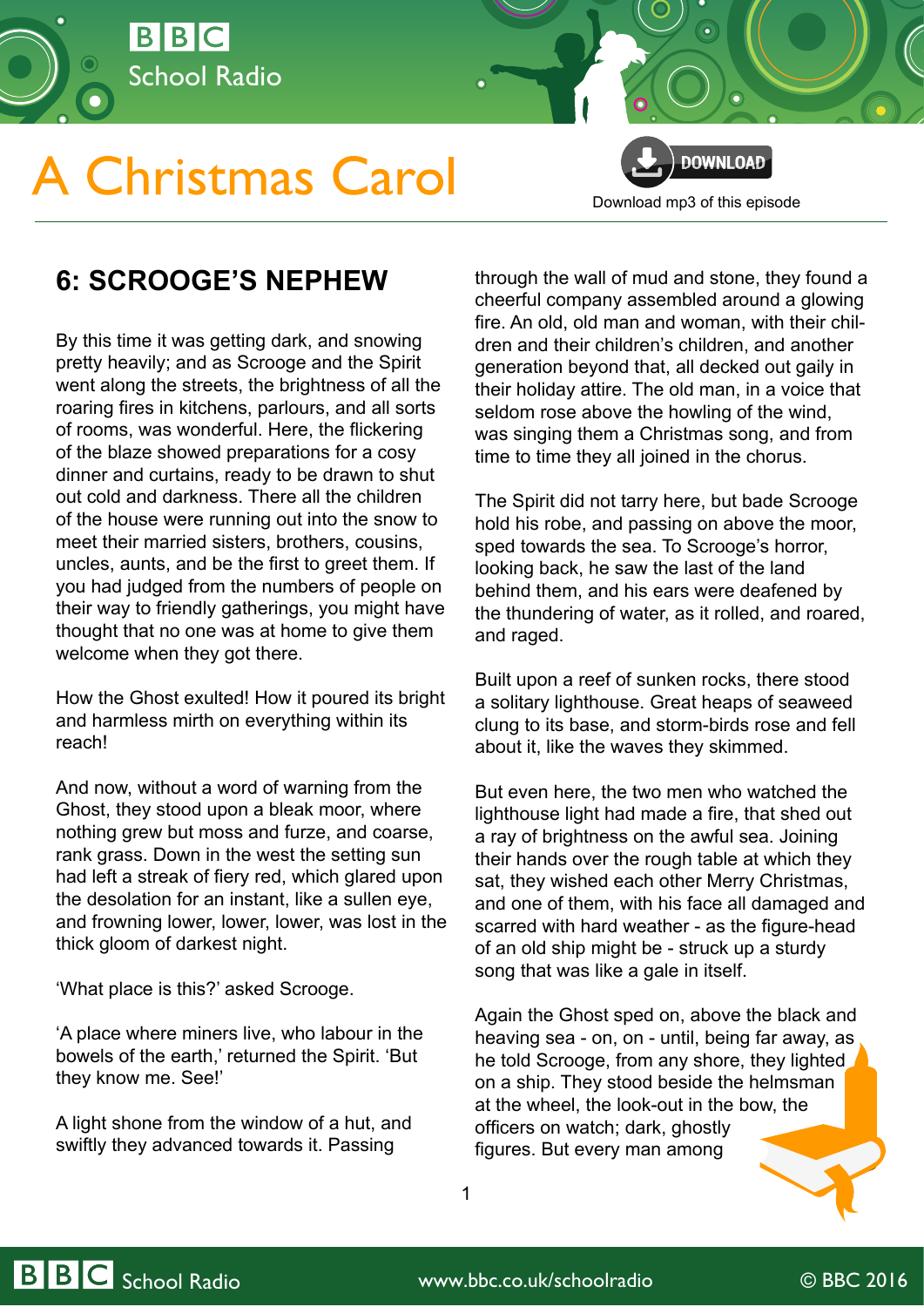



A Christmas Carol - 6: Scrooge's newphew

them hummed a Christmas tune, or had a Christmas thought, or spoke below his breath to his companion of some bygone Christmas Day. And every man on board had remembered those he cared for at a distance, and had known that they delighted to remember him.

It was a great surprise to Scrooge, while listening to the moaning of the wind, to hear a hearty laugh. It was a much greater surprise to Scrooge to recognise it as his own nephew's and to find himself in a bright, gleaming room, with the Spirit standing smiling by his side, and looking at that same nephew with approving affability!

'Ha, ha!' laughed Scrooge's nephew. 'Ha, ha, ha!'

If you should happen, by any unlikely chance, to know a man more blest in a laugh than Scrooge's nephew, all I can say is, I should like to know him too. Introduce him to me, and I'll cultivate his acquaintance. There is nothing in the world so irresistibly contagious as laughter and good-humour. When Scrooge's nephew laughed in this way, holding his sides, rolling his head, and twisting his face into the most extravagant contortions, Scrooge's niece, by marriage, laughed as heartily as he. And their assembled friends roared out lustily.

'Ha, ha! He said that Christmas was humbug, as I live!' cried Scrooge's nephew. 'He believed it too!'

'More shame for him, Fred!' said Scrooge's niece, indignantly.

'He's a comical old fellow,' said Scrooge's nephew, 'that's the truth: and not so pleasant as he might be. However, his offences carry

their own punishment, and I have nothing to say against him.'

'I'm sure he's very rich, Fred,' hinted Scrooge's niece. 'At least you always tell me so.'

'What of that, my dear!' said Scrooge's nephew. 'His wealth is of no use to him. He doesn't do any good with it!'

'I have no patience with him,' observed Scrooge's niece. Scrooge's niece's sisters, and all the other ladies, expressed the same opinion.

'Oh, I have!' said Scrooge's nephew. 'I am sorry for him; I couldn't be angry with him if I tried. Who suffers by his ill whims? Himself, always. He takes it into his head to dislike us, and he won't come and dine with us. What's the consequence? He doesn't lose much of a dinner.'

'Indeed, I think he loses a very good dinner,' interrupted Scrooge's niece. Everybody else said the same, and they must be allowed to have been competent judges, because they had just had dinner.

'Well! I'm very glad to hear it,' said Scrooge's nephew. 'I just wish to say that the consequence of his taking a dislike to us, and not making merry with us, is, as I think, that he loses some pleasant moments, which could do him no harm. I mean to give him the same chance every year, whether he likes it or not, for I pity him. He may rail at Christmas till he dies, but he can't help thinking better of it - I defy him - if he finds me going there, in good temper, year after year, and saying Uncle Scrooge, how are you? If it only puts him in the mood to leave his poor clerk fifty pounds, that's something.'

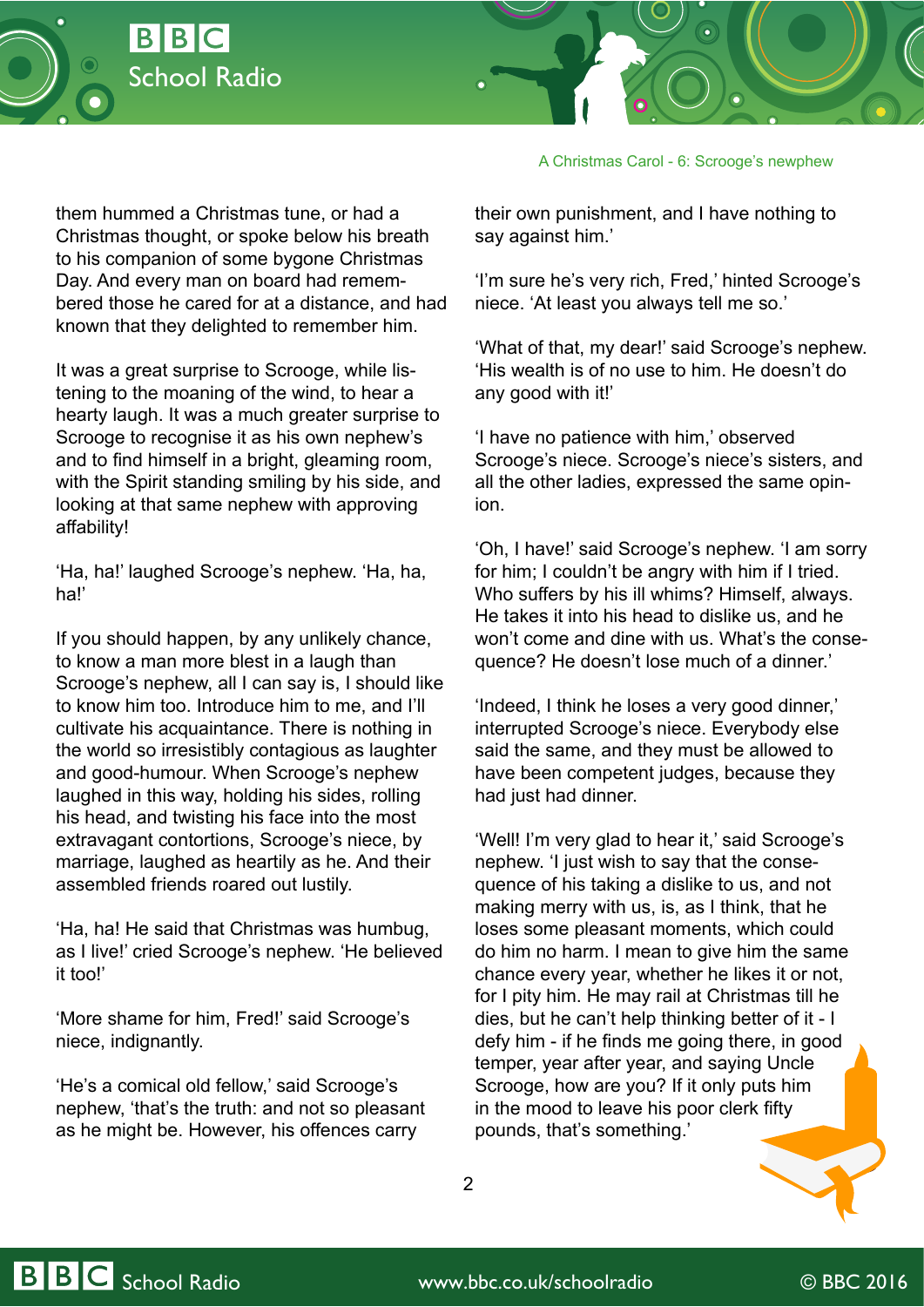

A Christmas Carol - 6: Scrooge's newphew

After tea, they had some music, for they were a musical family. Scrooge's niece played well upon the harp, and played among other things a simple little tune which had been familiar to the child who fetched Scrooge from the boarding-school, as he had been reminded by the Ghost of Christmas Past. When this strain of music sounded, all the things that Ghost had shown him, came upon his mind; he softened more and more; and thought that if he could have listened to it often, years ago, he might have cultivated the kindness of life for his own happiness.

But they didn't devote the whole evening to music. After a while they played at forfeits. There might have been twenty people there, young and old, but they all played, and so did Scrooge; for, wholly forgetting what was going on and that his voice made no sound in their ears, he sometimes came out with his guess quite loud, and very often guessed quite right, too; for the sharpest needle, was not sharper than Scrooge.

The Ghost was greatly pleased to find him in this mood, and looked upon him so kindly, that Scrooge begged like a boy to be allowed to stay until the guests departed. But this the Spirit said could not be done.

Here's a new game,' said Scrooge. 'One half hour, Spirit, only one!'

It was a game called 'Yes and No', where Scrooge's nephew had to think of something, and the rest must find out what it was; he only answering to their questions 'yes' or 'no', as the case was.

The brisk fire of questioning to which he was exposed, elicited from him that he was thinking

of an animal, a live animal, rather a disagreeable animal, a savage animal, an animal that growled and grunted sometimes, and talked sometimes, and lived in London, and walked about the streets, and was not a horse, or an ass, or a cow, or a bull, or a tiger, or a dog, or a pig, or a cat, or a bear. At every fresh question that was put to him, his nephew burst into a fresh roar of laughter; and was so inexpressibly tickled, that he was obliged to get up off the sofa and stamp. At last someone cried out:

'I've found it out! I know what it is, Fred! I know what it is!'

'What is it?' cried Fred.

'It's your Uncle Scro-o-o-o-oge!'

It certainly was...though some objected that the reply to 'Is it a bear?' ought to have been 'Yes', inasmuch as an answer in the negative was sufficient to have diverted their thoughts from Mr Scrooge.

'He's given us plenty of merriment, I am sure,' said Fred, 'and it would be ungrateful not to drink his health. Here is a glass of mulled wine and I say, 'Uncle Scrooge!'

'Well! Uncle Scrooge!' they cried.

'A Merry Christmas and a Happy New Year to the old man, wherever he is!' said Scrooge's nephew.

Scrooge had become so gay and light of heart that he would have toasted the unconscious company in return, and thanked them in an inaudible speech, if the Ghost had given him time. But the whole scene passed off in the breath of the last word

3